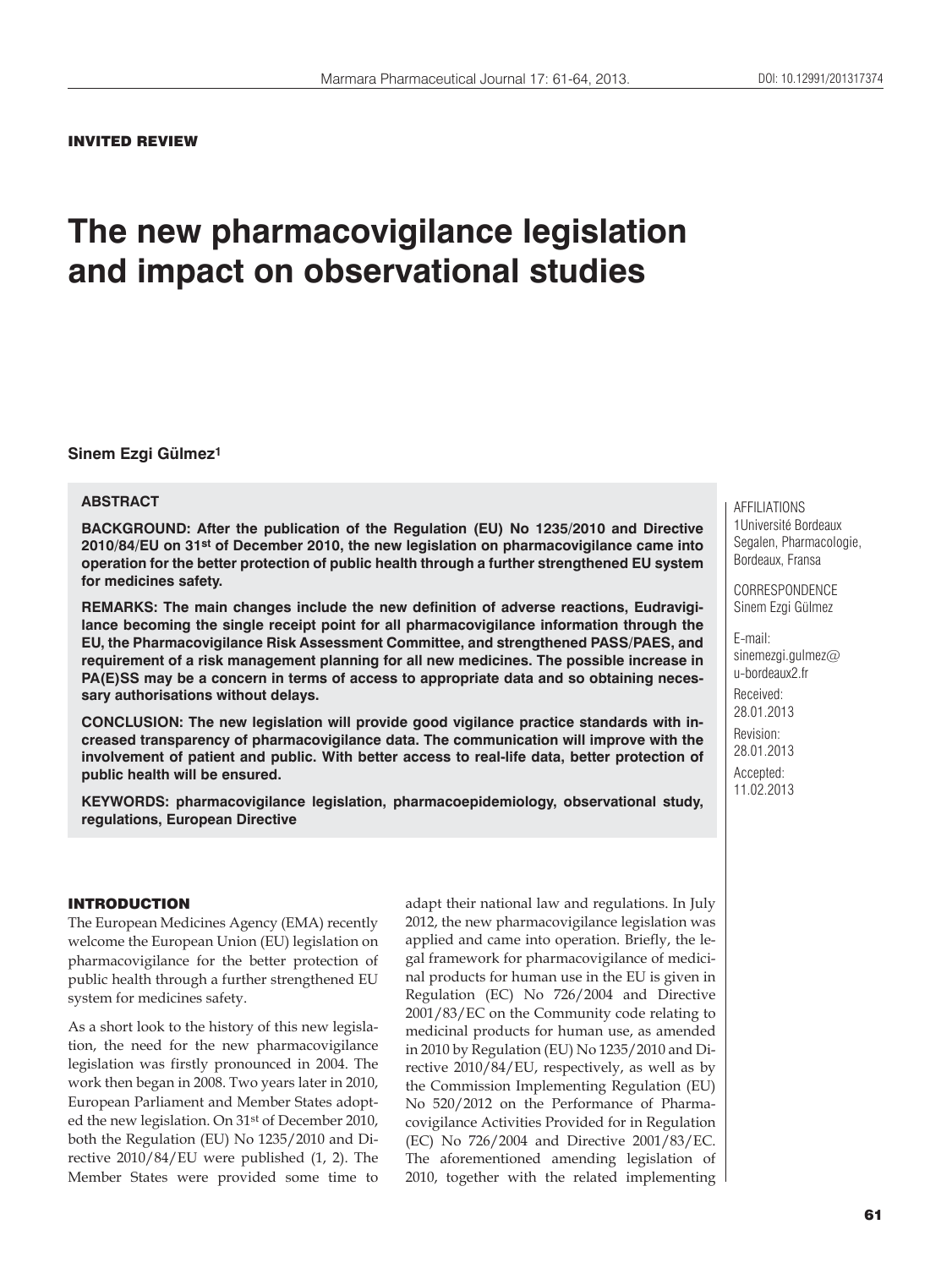Regulation, is commonly referred to as the new pharmacovigilance legislation in the EU. It was the outcome of a major review of the current pharmacovigilance system in the EU conducted by the European Commission (EC), followed by a formal law-making process in the Council and European Parliament.

This paper aims firstly to summarise the main changes and highlights of the new pharmacovigilance legislation in the EU, then to share an opinion on its impact particularly on observational studies.

## *Main changes and highlights at a glance*

The main changes and highlights of the new pharmacovigilance legislation can be summarized as follows:

#### *1) New definition of Adverse Reactions (Regulation (EU) No 1235/2010 Art. 1):*

An adverse reaction (AR) is newly defined as "*a response to a medicinal product which is noxious and unintended*". The Regulation removed "dose" from the previous definition, because noxious and unintended effects result from the authorised use of a medicinal product at normal doses, as well as from medication errors and uses outside the terms of the marketing authorisation (MA), including the misuse and abuse of a medicinal product" (Recital 5). Therefore, this includes also reporting of adverse drug reactions (ADRs) not only in normal conditions of use, but also from uses outside terms of MA (misuse and abuse, medication error, overdose, and occupational exposure). Although there is not a definition in the new pharmacovigilance legislation, the Good Vigilance Practice (GVP) defined the terms overdose, misuse, abuse, medication error, and occupational exposure. An important note is that all medication errors that result in an ADR are to be reported.

## *2) Eudravigilance Database*

Eudravigilance is the database collecting ADRs at the EU level (3). Eudravigilance now became the cornerstone of the European pharmacovigilance systems and the receipt point for all pharmacovigilance information within the EU. Member States have to set up national pharmacovigilance websites to provide information on medicinal products and their proven side effects. These portals will be linked to the EU Eudravigilance, which will contain further detailed information on all medicines. Also, consumers will be encouraged to report suspected side effects to these websites.

The Eudravigilance database will be fully accessible to the Member States, the EMA and the EC. An access to an appropriate extent is granted to marketing authorization holders (MAH), physicians, and the public (Regulation (EU) No 1235/2010 Art. 57(f) (1, 4).

Patients will have to be made aware of the possibility of reporting directly to the health authorities (Regulation (EU) No 1235/2010 Art. 59 (1e)). The Commission will draw up a list of intensely monitored medicinal products, which have to bear a black symbol (Regulation (EU) No 1235/2010 Art. 23). Concerning the reporting by pharmaceutical companies, the rules on reporting ADRs by companies is set to become less burdensome, but stricter. The old regime required companies to include detailed descriptions of their pharmacovigilance systems when submitting MA applications, while the new legisla-

tion only requires the key elements of these systems to be listed. However, this is balanced by the need to maintain a detailed file on site, which will be open to inspection by the competent authorities.

The patient information leaflet (PIL) in all EU languages shall be made available in the Eudravigilance database via the national web-portals, which have to be established by the Member States (Regulation (EU) No 1235/2010 Art. 106 (1)). The PIL will thus become a document available to the wider public. Pharmaceutical entrepreneurs could therefore refer to the national or EU web-portals in print media or the Internet.

The new definition of ARs together with the possibility for direct reporting by patients to the health authorities will probably increase the workload of the authorities.

#### *3) The Pharmacovigilance Risk Assessment Committee (PRAC) (Regulation (EU) No 1235/2010 Recital 8)*

A new scientific committee, the Pharmacovigilance Risk Assessment Committee (PRAC) has been set up within the EMA. The PRAC is the only body in charge of pharmacovigilance and risk assessment, in order to reduce duplication of roles. The aim of the EMA to establish this committee is to increase the transparency of ongoing applications for human medicines, and to provide better communication (5). This new level of transparency involves the publication of information on applications for changes to the authorised use of medicines where a change to the risk management plan (RMP) is needed. In these cases, the PRAC is required to provide advice to the CHMP on the necessary updates to the RMP. The PRAC may hold public hearings when it considers it appropriate on justified grounds, particularly with regard to the extent and seriousness of the issue. In this regard, the EMA has started publishing information on ongoing applications for extensions of indication of human medicines in the minutes of the PRAC.

#### *4) Green Pharmacovigilance (Regulation (EU) No 1235/2010 Recital 3):*

An important point to be underlined involves the environmental effects caused by residues of medicinal products for human use. The EC should report back (*i.e.* water and soil pollution) and enact relevant amendments to the new pharmacovigilance legislation or develop other further legislation if required.

#### *5) Risk management planning (Regulation (EU) No 1235/2010 Recital 17):*

A risk management planning (RMP) is required for all new products as well as the justified old ones. If there are concerns about the risks affecting the benefit-risk balance, a risk management system or RMP is required for an authorised product. Within this RMP, safety and efficacy studies are included. This new requirement gives another systematic role to the new PRAC.

*6) a) Post authorization safety studies (PASS), Art. 21a (2)) / Post authorization efficacy studies (PAES), Art. 21a (6))*

PASS is defined as "*any study relating to an authorised medicinal product conducted with the aim of identifying, characterising or quantifying a safety hazard, confirming the safety profile of the medicinal product, or of measuring the effectiveness of risk management*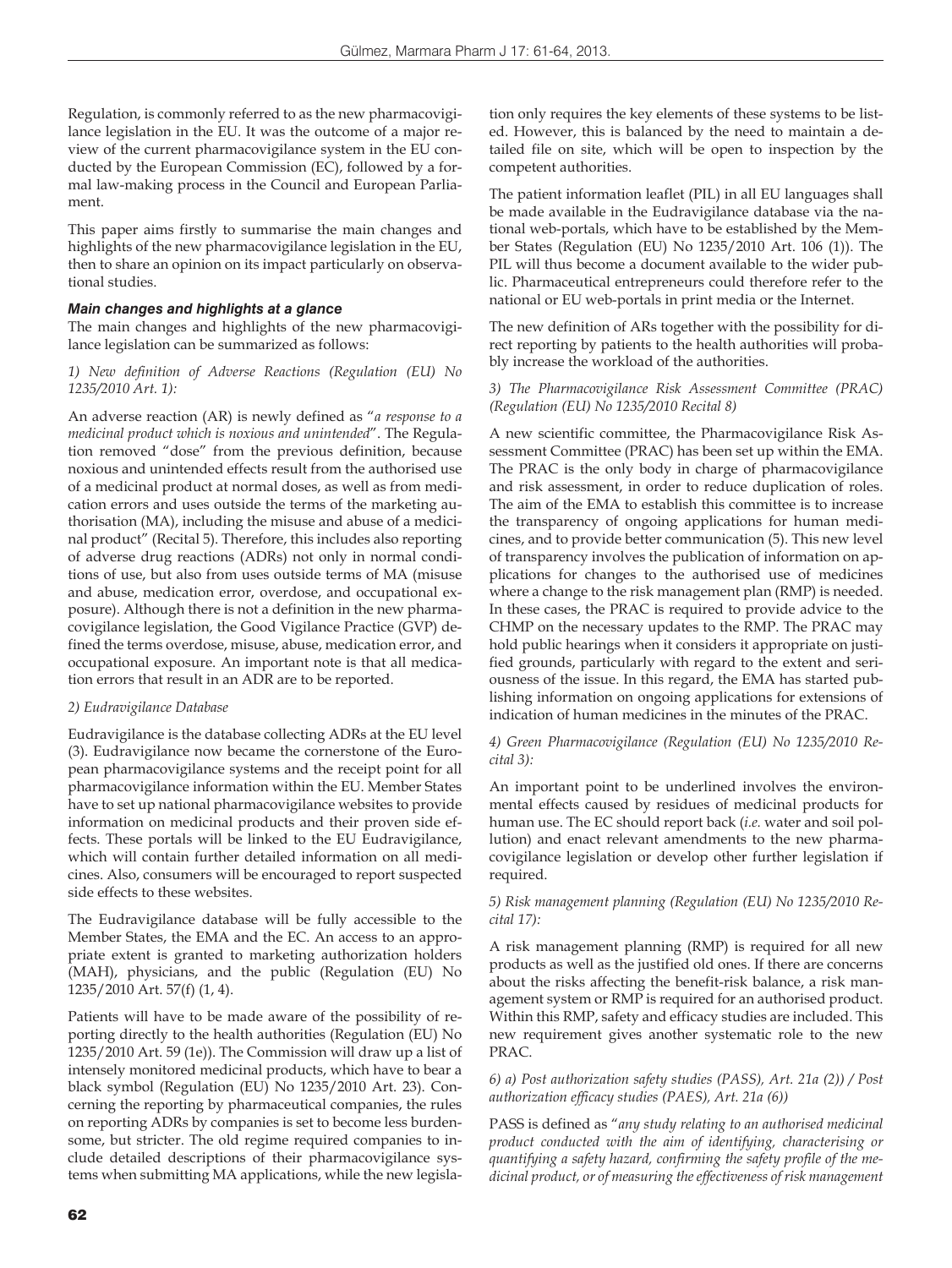*measures*". Non-interventional PASS could be initiated, managed or financed by the MAH voluntarily or following the obligations imposed by the regulators and which involve the collection of data on suspected ARs from patients or healthcare professionals. PASS could be requested by the regulators at the first authorisation or after authorisation.

PAES are also strengthened at legal basis. If PAES is requested for the MA of the medicinal product, it concerns some aspects of the efficacy of the product identified and can be resolved only after the product has been marketed. If PAES is conducted at post-authorisation, then the understanding of the disease or the clinical methodology indicates that previous efficacy evaluations might have to be modified significantly, which creates the obligation for the MAH to provide efficacy data after the MA has been granted. Implementing measures may be adopted by the EC and scientific guidelines by the EMA.

#### *b) Periodic safety update reports (PSURs)*

Simplifications for PSURs are foreseen in form of an exception from the obligation to present PSURs for generics, wellestablished use products, registered homeopathics and traditional herbal medicinal products (Art. 107 (3)). However, the simplifications apply automatically only to products coming new into the market. For products already in the market, transitional periods apply which are in need of further clarification. Additionally, the competent authorities have the right to request PSURs in cases of "concerns relating to pharmacovigilance data". It has to be ensured that these "concerns" are clearly defined and that a common practice is applied throughout the EU.

#### *New pharmacovigilance legislation and the impact on real-life studies*

Pharmacoepidemiology is the study of the use and effects/ side effects of drugs in large numbers of people. It uses the techniques of epidemiology to study the use and the effects of drugs, and the major application is after the drug is marketed (6). The purpose of pharmacoepidemiology is to support the rational and cost-effective use of drugs in the population thereby improving health outcomes (rational use, efficacy, tolerability, effects on the population). It is the process of assessing a product's benefits and risks, and developing, implementing, and evaluating strategies to enhance the overall balance of such benefits and risks. Therefore, pharmacoepidemiology is the scientific backbone of therapeutic risk management.

The new pharmacovigilance legislation will present new opportunities for pharmacoepidemiologists. According to the new pharmacovigilance legislation, an RMP is required for all new medicines. This will result in risk planning of post-authorisation risk minimisation and data collection. There will be obviously more studies conducted by pharmaceutical companies or academicians as well as studies to be conducted at the request of the health authorities. MAHs may be subject to the requirement to conduct PAS(E)S when important questions relating to the efficacy of a product remain, when scientific advances in the understanding of the disease or in the clinical methodology would significantly change previous efficacy evaluations.

A post-authorisation study could be a clinical trial or a noninterventional study. If the PASS is a clinical trial, Directive 2001/20/EC (7) and Volume 10 of The Rules Governing Medicinal Products in the EU shall apply. But Good Pharmacovigilance Practices (GVP) Module VIII (8, 9) shall apply if PASS is non-interventional that is initiated, managed or financed by a MAH under obligations imposed by a national competent authority, the Agency or the Commission in accordance with Directive 2001/83/EC (Articles 21a, 22a) and Regulation (EC) No 726/2004 (Articles 10, 10a).

Many of the new requirements by the new pharmacovigilance legislation discussed above, such as RMP and PASS/PAES, will require access to appropriate data that requires relevant authorisation(s).

In non-interventional studies, patients are usually involved indirectly as data are collected from existing population databases or hospital medical records. Accessing these data should require only authorisation from the relevant data protection committee on the basis of Directive 95/46/EC (10).

The existence of Directive 95/46/EC might lead one to expect similar procedures for study approval across European countries. However, from a European post-authorisation safety study, we experienced that this was not the case (11). The Study of Acute Liver Transplant (SALT) was conducted at the request of the CHMP, which required strict timelines for the final study report. However, the difficulties in obtaining access to data for the SALT study encompassed multiple local authorities, regions and/or countries. Of the seven countries participated to the SALT (France, Greece, Ireland, Italy, Portugal, The Netherlands, United Kingdom), the regulatory processes and reply times were heterogeneous, even within the same country. Furthermore, contract negotiation times took years longer in some countries compared to others. This resulted in delays to finish the study. The potential harm to patients in real-life might occur if the patients continue to be treated with a dangerous drug that stays on the market longer than needed because of unnecessary administrative delays. Considering the possible increase in number of PASS to be conducted in line with the new requirements by the new pharmacovigilance legislation, the importance of obtaining necessary authorisations to access to data should be finalized without any delay.

#### CONCLUSION

The new pharmacovigilance legislation, as underlined by the European Medicines Agency (EMA), is the biggest change for human medicines and in the EU regulatory framework since 1995, with the primary aim to strengthen and rationalise pharmacovigilance and increase patient safety. It will certainly provide good vigilance practice standards with increased transparency of pharmacovigilance data. The communication will improve with the involvement of patient and public. With better access to real-life data, better protection of public health will be ensured. Apparently the application of this new legislation and the existing Directives will take a few years to fully implement. Furthermore, complexity and disharmony in the regulatory requirements both within and across countries still need to be worked out to make compliance with requirements less expensive and time-consuming.